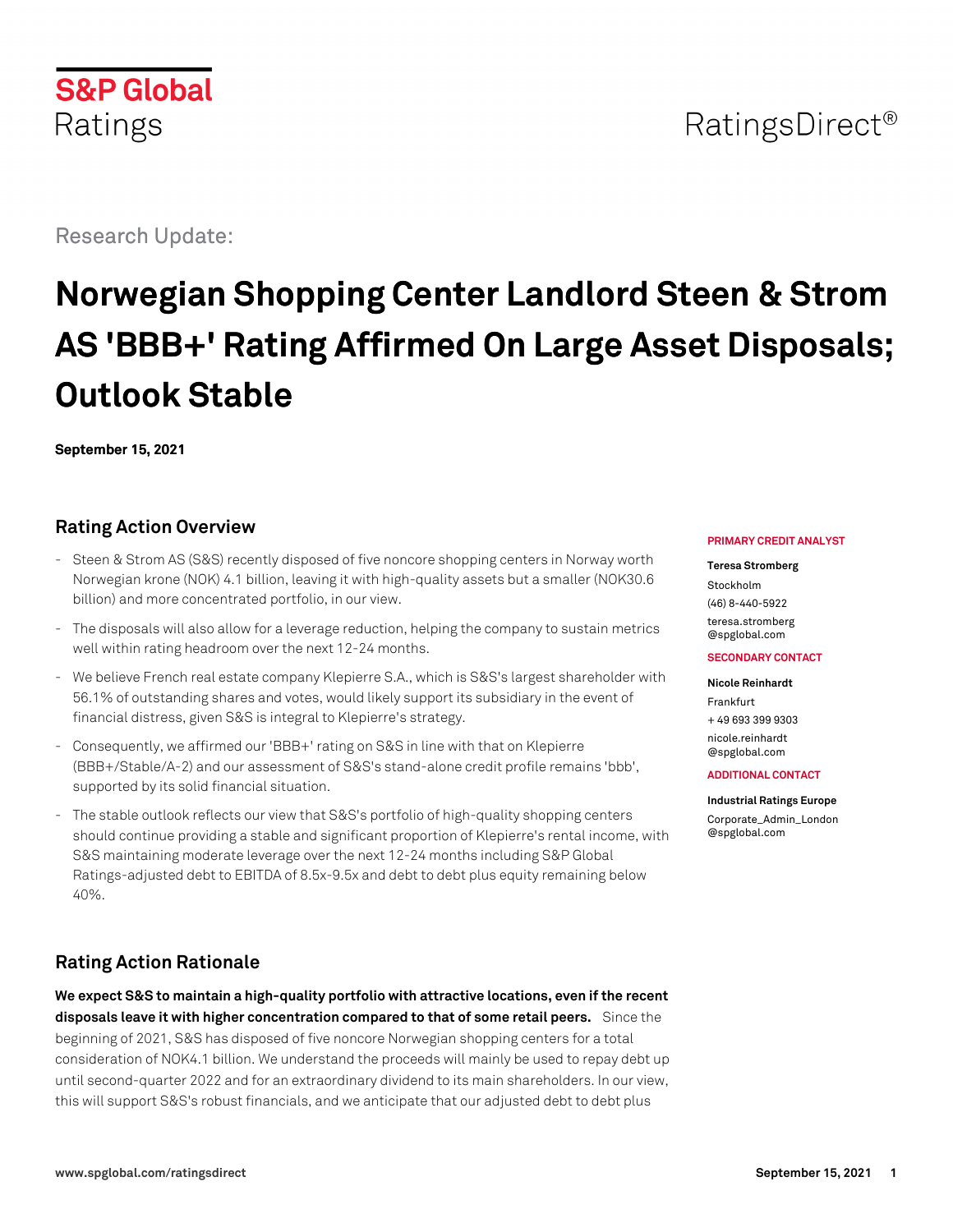equity will decline to 37%-38% at year-end 2021 compared with 39.1% at year-end 2020. We view the transactions in line with Klepierre's overall business model focusing on large, modern, and high-quality shopping centers. Overall, we consider the modern premises and the location of S&S's assets as positive for our asset quality assessment, which is also reflected in a high value per square meter of €6,100 and an average yield of 4.6%. This compares well to other rated retail property companies like Citycon Oyj, with a value per square meter of €3,954 and an average yield of 5.4%. However, we acknowledge that the asset sale has resulted in portfolio fair value decreasing to NOK30.6 billion pro forma the second-quarter 2021 transactions, from NOK36.8 billion at year-end 2020, and reduced the number of assets to 13 from 18. In our view, this leaves a more concentrated portfolio with higher dependence on existing assets, with the top five shopping centers accounting for about 75% of portfolio value. This makes the portfolio vulnerable to small changes or losses of key tenants and we are mindful of the future strategy.

**We still anticipate a like-for-like 10%-12% decline in net rental income in 2021, with a gradual recovery from 2022.** In first-half 2021, like-for-like net rental income decreased 8.0%, primarily affected by declines in Denmark (10.1%) and Sweden (10.7%), representing about 70% of the company's reported asset value pro-forma the recent transactions. In Denmark, all centers were fully closed toward the end of April 2021, whereas in Sweden all centers were open but affected by government restrictions and general recommendations to avoid shopping centers. In Norway, the like-for-like-rental income decline was less pronounced, at 3.7%, because some centers operated as usual and retail sales in the country were high as consumers spent less on services and more on certain goods. Overall, S&S experienced mall closures for 1.5 months in first-half 2021, compared with 0.5 months in first-half 2020. In light of the pandemic, we anticipate that S&S's like-for-like rental income will continue to decline in second-half 2021 due to further rent rebates or cancellations and challenging lease conditions, evident in the negative rent reversion of 6.4% in the first half. In addition, we anticipate current vacancy rates will linger at higher-than-average levels of 6%-7%, pressuring rental income as challenging retail market dynamics continue. That said, we also expect further market normalization should mean S&S's centrally located premises continue to attract large international tenants and see footfall recovery.

**We expect a slower recovery as challenging retail market dynamics and structural changes in the sector continue to pressure retail landlord performance.** Even as movement restrictions in some Nordic countries are lifted and footfall recovers, we remain cautious of the recovery post pandemic, with pressure from structural changes in the sector. Over the long term, we continue to see risks to the wider retail real estate sector, including accelerated e-commerce adoption, which has been higher on average in the Nordics than continental Europe; changing consumer behavior; a weaker tenant base; and retailers negotiating rent reductions. The retail market was already under pressure before the pandemic and this has only increased, with accelerated dynamics that will continue to drive weaker operating performance throughout 2021 and 2022. Furthermore, we anticipate competition will remain fierce for S&S given the higher retail space per inhabitant in the Nordics compared to other European countries. Overall, we anticipate only a slow recovery in net rental income in 2022-2023, with an increase of about 2% per year.

**We expect S&S to sustain moderate leverage over the next 12-24 months, remaining well within current rating headroom.** S&S recorded a nominal increase in its reported loan-to-value (LTV) ratio to 32.8% at June 30, 2021, compared with 32.0% at Dec. 31, 2020. This corresponded to S&P Global Ratings-adjusted debt to debt plus equity of 38.8% at June 30, 2021. The slight increase in leverage was mainly driven by a 1.9% decline in portfolio value in first-half 2021. We believe that S&S could see a further decline due to cash flow effects as appraisers may take a harsher view of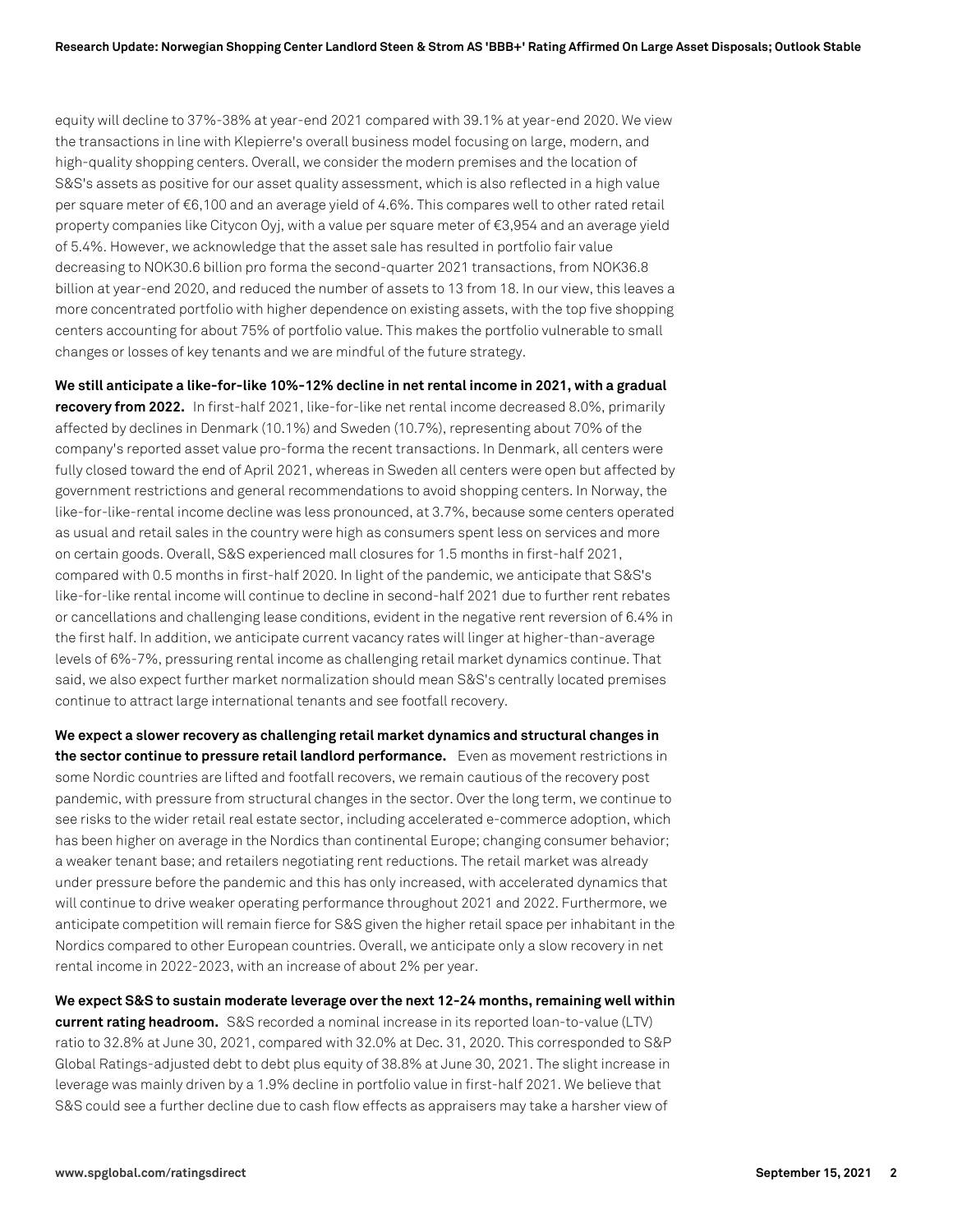the company's assets amid long-term structural changes in the retail sector in the wake of the pandemic and a general increase in yields. In our base case, we conservatively anticipate a 3%-5% decline in portfolio valuations for 2021. In terms of asset rotation, we anticipate S&S will be selective in terms of acquisitions but may dispose of additional smaller noncore assets should market conditions allow. We note increasing retail asset sales, which reflect improved interest and some reduced pricing uncertainty between seller and buyer expectations. We forecast S&P Global Ratings-adjusted debt to debt plus equity at 38%-39% over the next 12-24 months, and EBITDA interest coverage of above 5x, supported by a gradual cash flow from operations recovery, low average interest rates of 1.7%, and recent disposals directed toward debt repayment. Accordingly, we expect the company to maintain leverage for the next 12-24 months well in line with its financial policy target of reported LTV below 40%.

**S&S remains solid from a liquidity and funding perspective over the next 12-24 months.** S&S faces debt repayments during the next 12 months including NOK2.8 billion related to NOK1.5 billion of commercial paper and NOK1.1 billion of bonds maturing in first-half 2022. We understand the company intends to repay most of these maturities with proceeds from the NOK4.1 billion of asset disposals and cash and cash equivalents of NOK382 million. In addition, it has NOK2.7 billion available under its committed undrawn back-up facility as of June. 30, 2021, bringing its ratio of liquidity sources to uses above 1.5x.

## **Outlook**

The stable outlook reflects our view that S&S's portfolio of high-quality shopping centers should continue to generate a stable and significant proportion of owner Klepierre's rental income. We assume a progressive ramp-up of vaccinations in Europe and stabilization of Klepierre's operating performance by 2022, including moderate increases in occupancy, rent collection rates returning to prepandemic levels, and no material changes in the current lease structure. We expect Klepierre to maintain its S&P Global Ratings-adjusted debt to debt plus equity below 50% with debt to EBITDA returning below 11.0x over the next 24 months.

### **Downside scenario**

We could lower the rating if Klepierre changes its approach to its subsidiary in a way that could lead us to revise our view of S&S's status within the group. Given the rating on S&S is in line with the rating on Klepierre, we could lower our long-term rating on Klepierre--and hence on S&S--in the following cases:

- A resurgence of the pandemic with additional restrictions lasting beyond first-half 2021, and a slower-than-currently expected ramp-up of vaccinations in Europe;
- Prolonged deterioration of operating performance, for example, from a material increase in vacancies as a result of a weakened tenant base, or a higher-than-expected asset portfolio devaluation;
- A shift in lease fundamentals, with, for example, a material increase in the variable portion of total rental income;
- S&P Global Ratings-adjusted debt to debt plus equity moving above 50% for a prolonged period; or
- S&P Global Ratings-adjusted debt to EBITDA failing to revert below 11.0x over the next two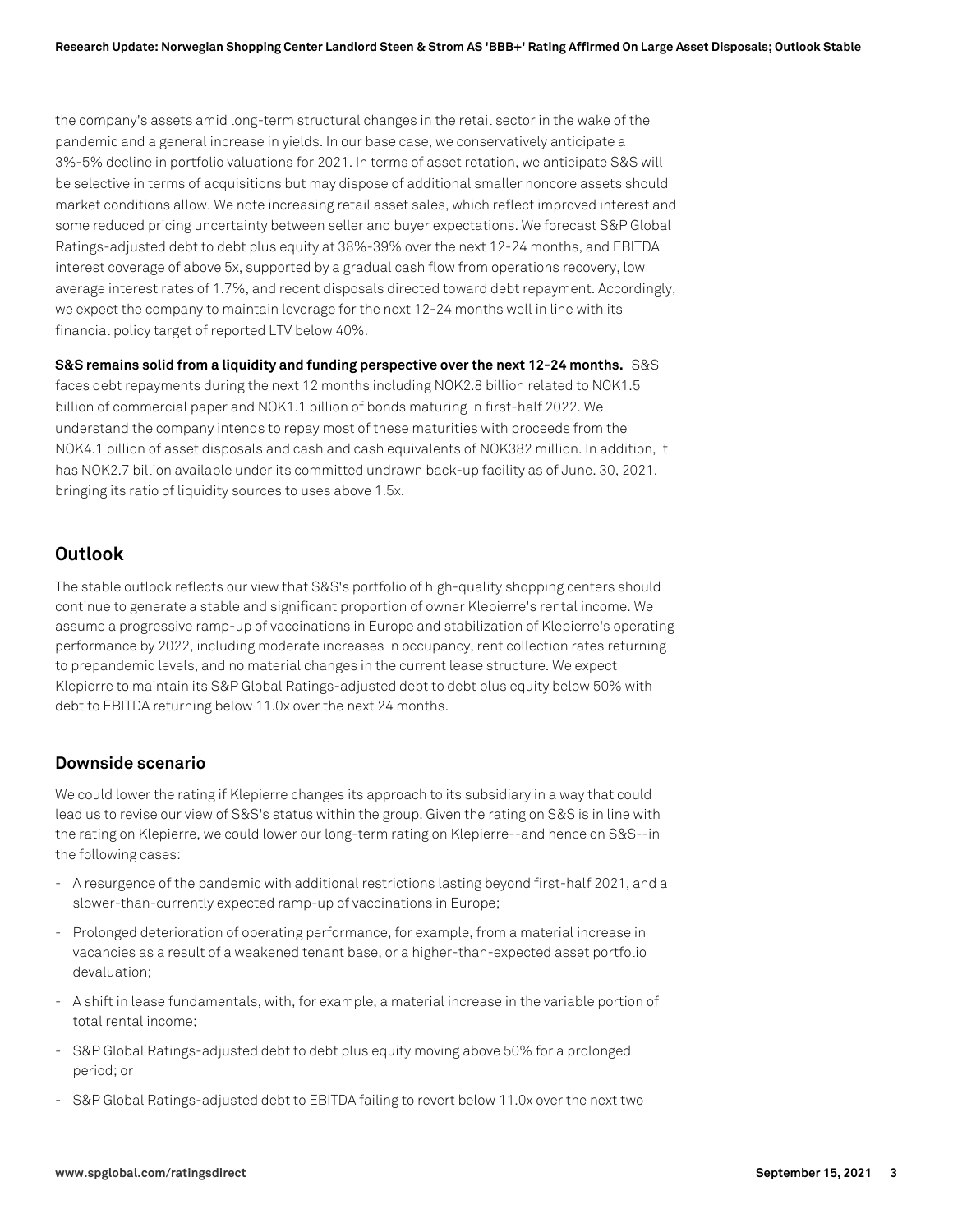years.

Although it would potentially not result in a downgrade, we would likely revise down our SACP on S&S if further asset rotation results in a smaller and even more concentrated portfolio, or if we revise our liquidity assessment to less than adequate.

## **Upside scenario**

Given the rating on S&S is in line with the rating on Klepierre, we might consider raising the rating on S&S over the next 24 months in the following conditions:

- If Klepierre makes a sustainable return to positive organic revenue and portfolio value growth, proving stronger-than-anticipated resilience of the company's business model in the currently challenging retail environment; and
- S&P Global Ratings-adjusted debt to debt plus equity (fair-value adjusted) is maintained below 40%, as a result of a change in Klepierre's financial policy.

# **Company Description**

S&S is a Norwegian retail property company operating in Scandinavia that owns five shopping centers in Norway (29% of portfolio value), five shopping centers in Sweden (35%), and three shopping centers in Denmark (36%), with a portfolio valued at about €2.9 billion at June 30, 2021. The company is a fully integrated subsidiary of France's Klepierre, one of the leading shopping center owners in Europe, with a presence in about 12 countries. Most shares are held by Strøm Holding Norway AS, which is indirectly 56.1%-owned by Klepierre. SAS's secondary shareholder is APG, a Dutch pension fund, which owned 43.9% of its shares at Dec. 31, 2020.

# **Our Base-Case Scenario**

## **Assumptions**

- A revenue decline of 15%-20% in 2021 following weak organic performance, along with the loss of contributions from recently disposed assets. We expect revenue growth to pick up gradually with 2.0%-3.0% annual increases in 2022-2023 as the market moves toward gradual recovery.
- Some pressure on the occupancy rate at about 92%-93% in 2021, after a drop recorded in 2020, because the market remains challenging. We expect a gradual recovery in occupancy to historical levels as the recovery kicks in.
- A 3%-5% decline in asset valuations in 2021, and a flat revaluation thereafter.
- A moderate EBITDA margin of about 77%-79%.
- No material acquisitions and recent disposals of about NOK4.1 billion in 2021.
- Annual development capital expenditure (capex) of NOK300 million-NOK320 million, in line with the company's strategy.
- Annual dividend payments of NOK800 million-NOK900 million, along with some extraordinary payments in 2021 following the asset sale.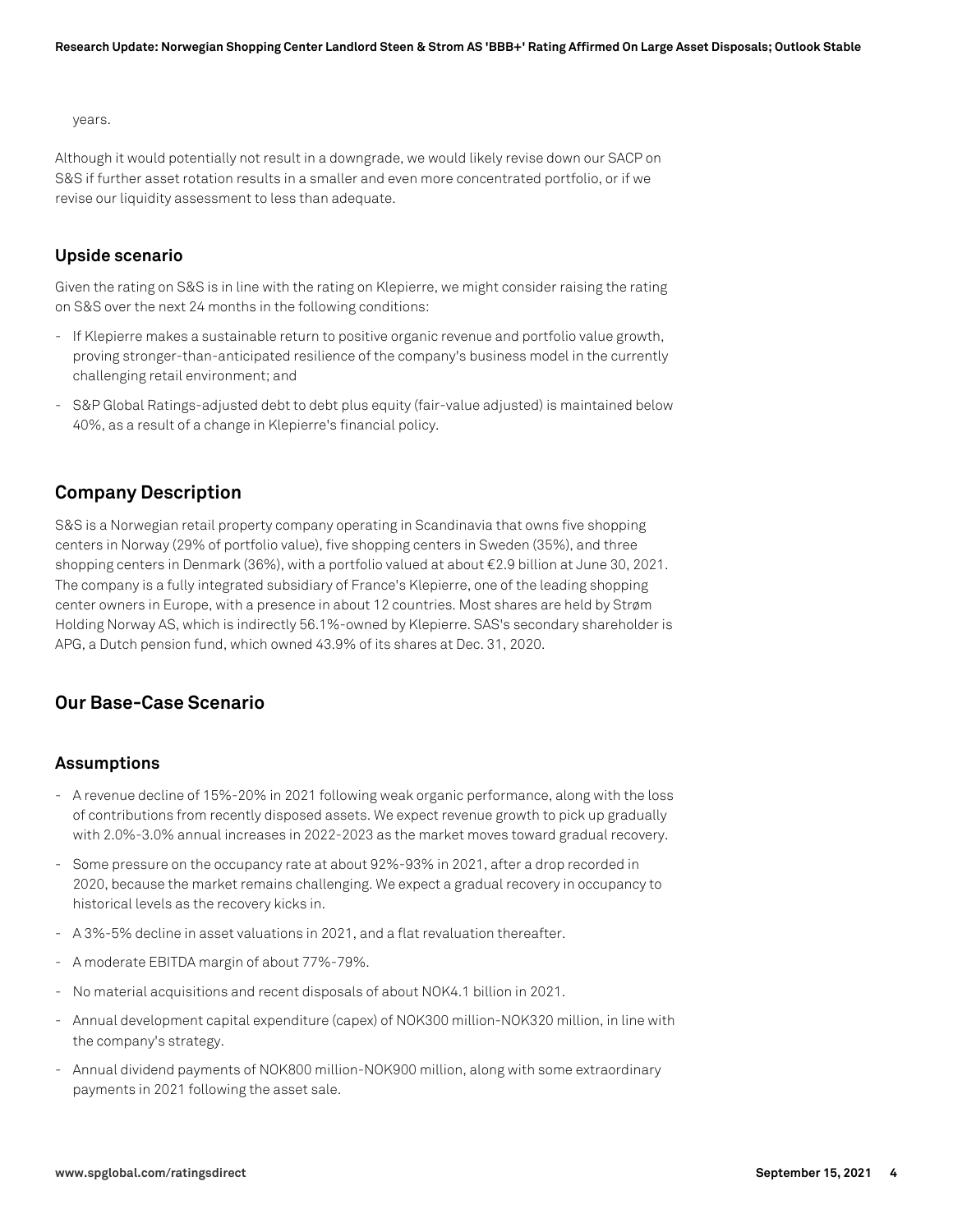- An average cost of debt of 1.9%-2.0%.

#### **Key metrics**

Based on these assumptions, we arrive at the following credit measures over the next 12-18 months:

- Adjusted debt to debt plus equity remaining at 38%-39% in 2021.
- Debt to EBITDA of 8.5x-9.5x.
- EBITDA to interest coverage to remain above 4.5x from 2021, compared with 6.3x for the 12 months ended Dec. 31, 2020.

### **Liquidity**

We assess S&S's liquidity as adequate. We anticipate that liquidity sources will likely cover uses by above 1.5x for the 12 months from July 1, 2021. Sources, such as cash on the balance sheet, combined with proceeds from asset disposals, will leave plenty of headroom for uses. Furthermore, we believe S&S has particularly strong credit characteristics such as well-established and solid relationships with banks and a high standing in the credit markets--partly because it belongs to a creditworthy group--and generally prudent risk management.

Over the 12 months started July 1, 2021, we expect principle liquidity sources will include:

- Unrestricted cash balances of about NOK382 million.
- Undrawn bank lines of about NOK2.2 billion.
- Funds from operations of about NOK950 million-NOK1,000 million.
- Proceeds from committed asset sales of NOK4,100 million.

Principal liquidity uses include:

- About NOK2.8 billion of debt maturities for the 12 months started July 1, 2021.
- Capex of about NOK300 million.
- Dividend payments of about NOK1,600 million-NOK1,700 million.

### **Covenants**

We understand that S&S has financial covenants for its existing debt. We estimate that the headroom for these covenants is adequate (more than 10%).

S&S has to comply with the following covenants:

- A minimum book equity ratio of 20%.
- Some subsidiaries have loan agreements with a loan-to-value covenant of less than 65%.
- Certain loan agreements contain a change of control event provision that is triggered should the Klepierre Group cease to own (directly or indirectly) 50% of the shares in S&S.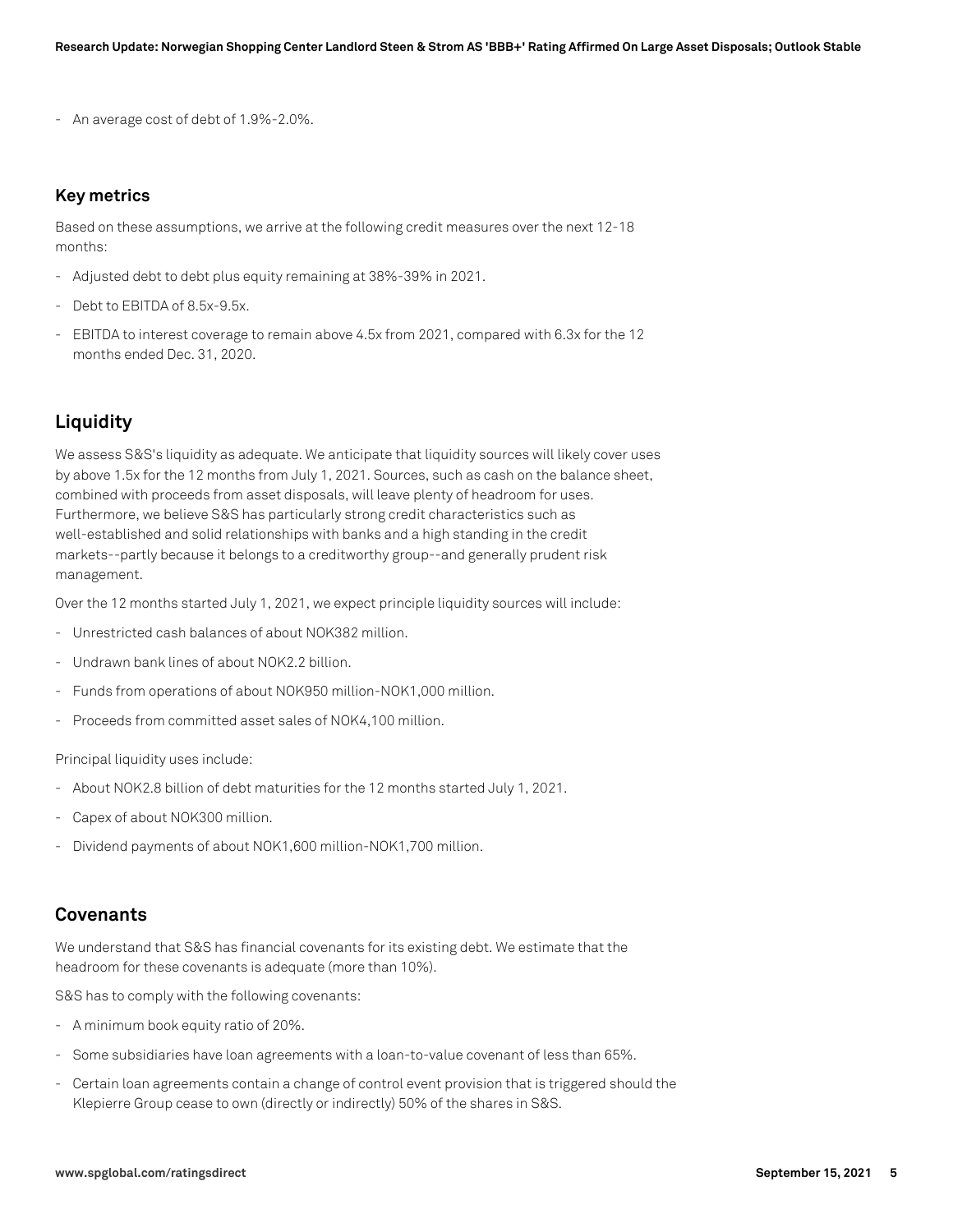# **Ratings Score Snapshot**

Issuer Credit Rating: BBB+/Stable/--

Business risk: Satisfactory

- Country risk: Very low
- Industry risk: Low
- Competitive position: Satisfactory

Financial risk: Intermediate

- Cash flow/Leverage: Intermediate

Anchor: bbb

Modifiers

- Diversification/Portfolio effect: Neutral (no impact)
- Capital structure: Neutral (no impact)
- Financial policy: Neutral (no impact)
- Liquidity: Adequate (no impact)
- Management and governance: Satisfactory (no impact)
- Comparable rating analysis: Neutral (no impact)

Stand-alone credit profile: bbb

- Group credit profile: BBB+
- Entity status within group: Core (+1 notch from SACP)

# **Related Criteria**

- General Criteria: Group Rating Methodology, July 1, 2019
- Criteria | Corporates | General: Corporate Methodology: Ratios And Adjustments, April 1, 2019
- Criteria | Corporates | Industrials: Key Credit Factors For The Real Estate Industry, Feb. 26, 2018
- Criteria | Corporates | General: Methodology And Assumptions: Liquidity Descriptors For Global Corporate Issuers, Dec. 16, 2014
- Criteria | Corporates | General: Corporate Methodology, Nov. 19, 2013
- General Criteria: Methodology: Industry Risk, Nov. 19, 2013
- General Criteria: Country Risk Assessment Methodology And Assumptions, Nov. 19, 2013
- General Criteria: Methodology: Management And Governance Credit Factors For Corporate Entities, Nov. 13, 2012
- General Criteria: Principles Of Credit Ratings, Feb. 16, 2011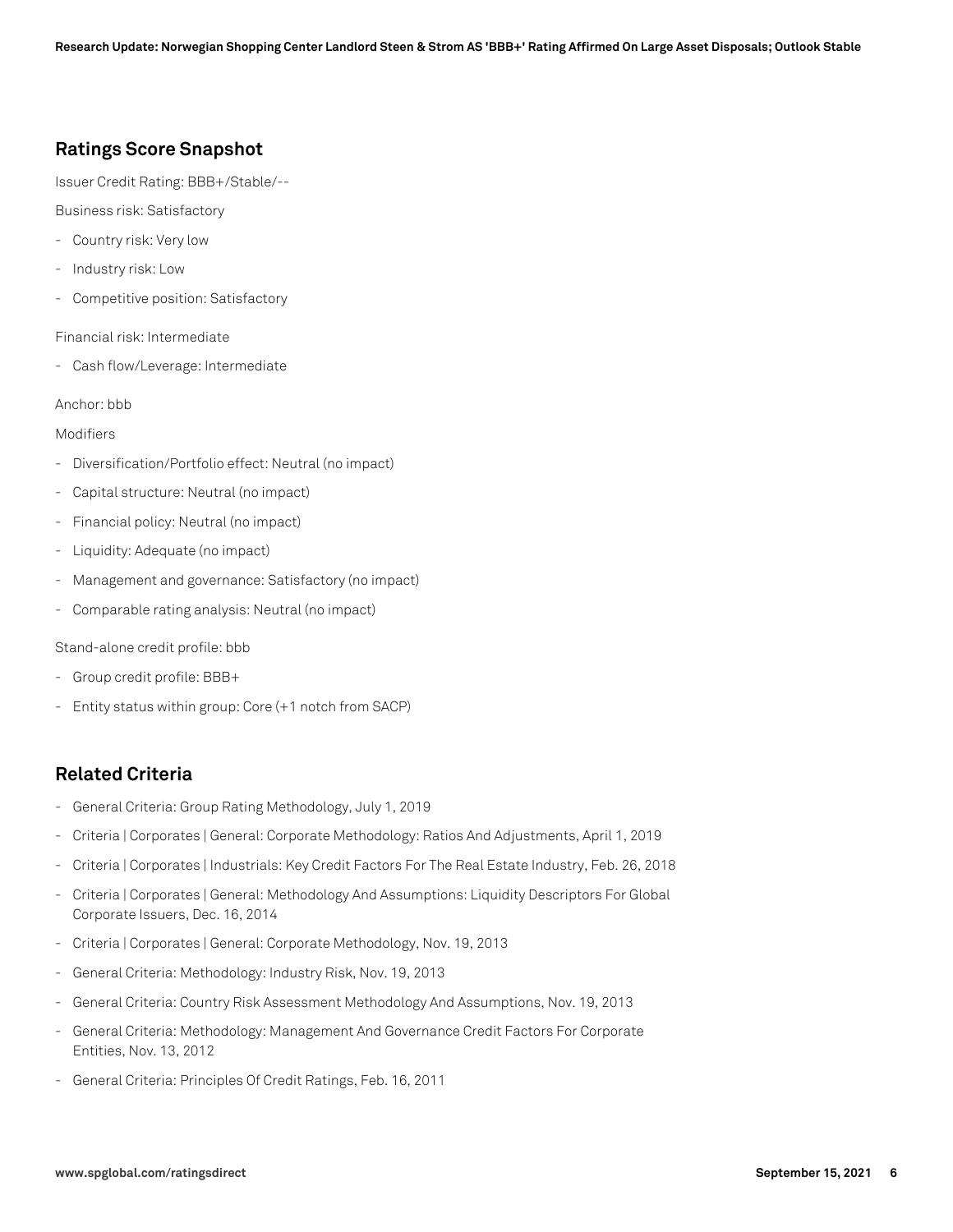# **Ratings List**

#### **Ratings Affirmed**

#### **Steen & Strom AS**

Issuer Credit Rating BBB+/Stable/--

Certain terms used in this report, particularly certain adjectives used to express our view on rating relevant factors, have specific meanings ascribed to them in our criteria, and should therefore be read in conjunction with such criteria. Please see Ratings Criteria at www.standardandpoors.com for further information. A description of each of S&P Global Ratings' rating categories is contained in "S&P Global Ratings Definitions" at https://www.standardandpoors.com/en\_US/web/guest/article/-/view/sourceId/504352 Complete ratings information is available to subscribers of RatingsDirect at www.capitaliq.com. All ratings affected by this rating action can be found on S&P Global Ratings' public website at www.standardandpoors.com. Use the Ratings search box located in the left column. Alternatively, call one of the following S&P Global Ratings numbers: Client Support Europe (44) 20-7176-7176; London Press Office (44) 20-7176-3605; Paris (33) 1-4420-6708; Frankfurt (49) 69-33-999-225; Stockholm (46) 8-440-5914; or Moscow 7 (495) 783-4009.